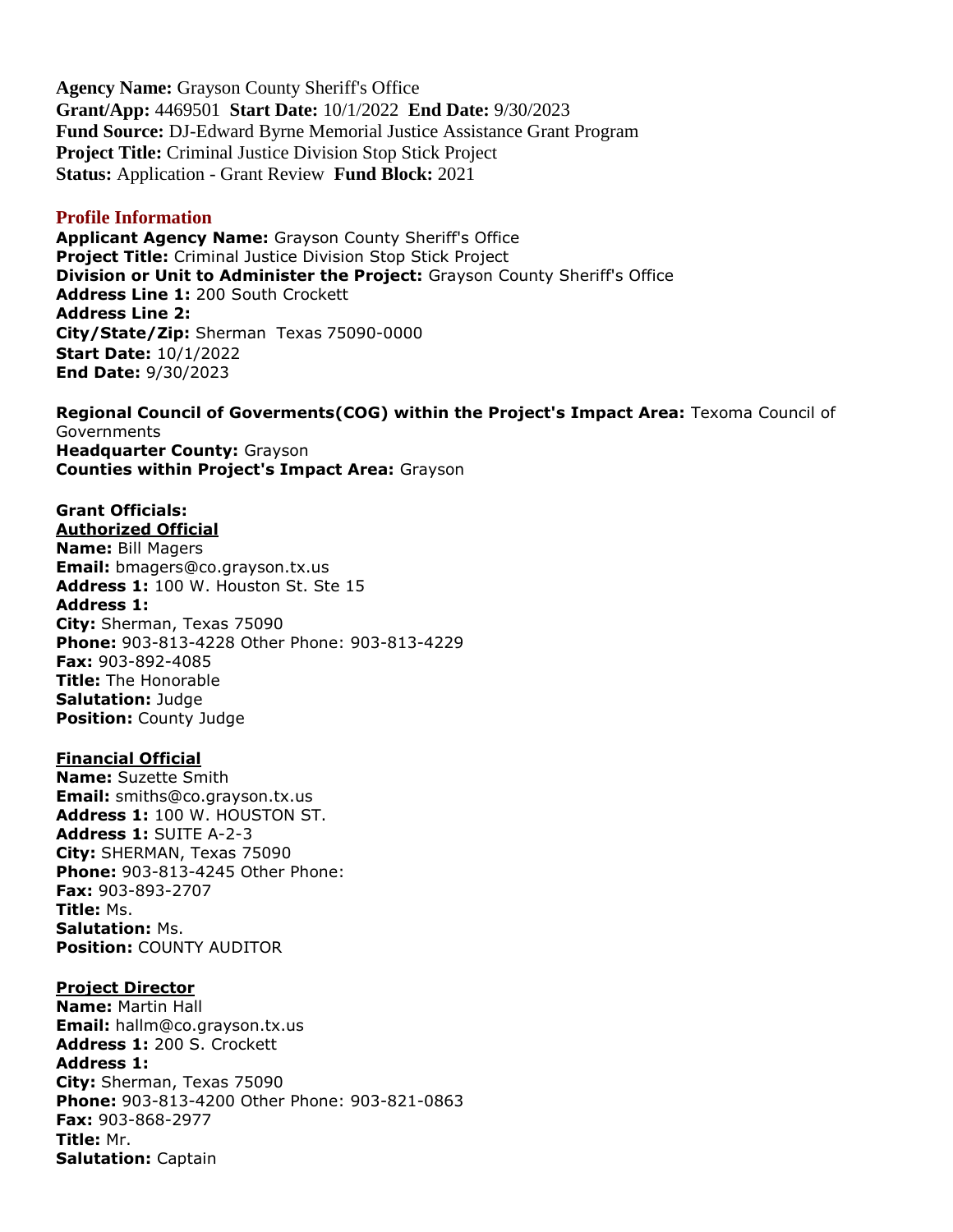## **Position:** Administrative Captain

**Grant Writer Name:** Martin Hall **Email:** hallm@co.grayson.tx.us **Address 1:** 200 S. Crockett **Address 1: City:** Sherman, Texas 75090 **Phone:** 903-813-4200 Other Phone: 903-821-0863 **Fax:** 903-868-2977 **Title:** Mr. **Salutation:** Captain **Position:** Administrative Captain

## **Grant Vendor Information**

**Organization Type: County Organization Option:** applying to provide services to all others **Applicant Agency's State Payee Identification Number (e.g., Federal Employer's Identification (FEI) Number or Vendor ID):** 17560009692033 **Data Universal Numbering System (DUNS):** 043563688

## **Narrative Information**

Introduction The purpose of this funding is to support projects that promote public safety, reduce crime, and improve the criminal justice system.

The funding announcement, located on the [eGrants Calendar](https://egrants.gov.texas.gov/fundopp.aspx) page, describes the organization types, activities, and costs that are eligible under the announcement. The PSO's [eGrants User Guide to Creating](file:///C:/Users/mharp/fundopp.aspx%3fname=eGrants_Guide_to_Creating_an_Application_12.2020.pdf&type=2)  [an Application](file:///C:/Users/mharp/fundopp.aspx%3fname=eGrants_Guide_to_Creating_an_Application_12.2020.pdf&type=2) guides applicants through the process of creating and submitting an application in eGrants. Information and guidance related to the management and use of grant funds can be found in the PSO's Guide to Grants, located on the [PSO Resource for Applicants and Grantees webpage.](https://gov.texas.gov/organization/cjd/resources)

## Certifications

In addition to the requirements found in existing statute, regulation, and the funding announcement, this program requires applicant organizations to certify compliance with the following:

## **Constitutional Compliance**

Applicant assures that it will not engage in any activity that violates Constitutional law including profiling based upon race.

## **Information Systems**

Applicant assures that any new criminal justice information systems will comply with data sharing standards for the Global Justice XML Data Model and the National Information Exchange Model.

## **Bulletproof Vests**

Applicant assures that if it plans to purchase body armor with grant funds, that it has adopted a mandatory wear policy and that all vests purchased have been tested and found to comply with the latest applicable National Institute of Justice (NIJ) ballistic or stab standards. Additionally, vests purchased must be American-made.

## **Cybersecurity Training Requirement**

Local units of governments must comply with the Cybersecurity Training requirements described in Section 772.012 and Section 2054.5191 of the Texas Government Code. Local governments determined to not be in compliance with the cybersecurity requirements required by Section 2054.5191 of the Texas Government Code are ineligible for OOG grant funds until the second anniversary of the date the local government is determined ineligible. Government entities must annually certify their compliance with the training requirements using the Cybersecurity Training Certification for State and Local Governments. A copy of the Training Certification must be uploaded to your eGrants application. For more information or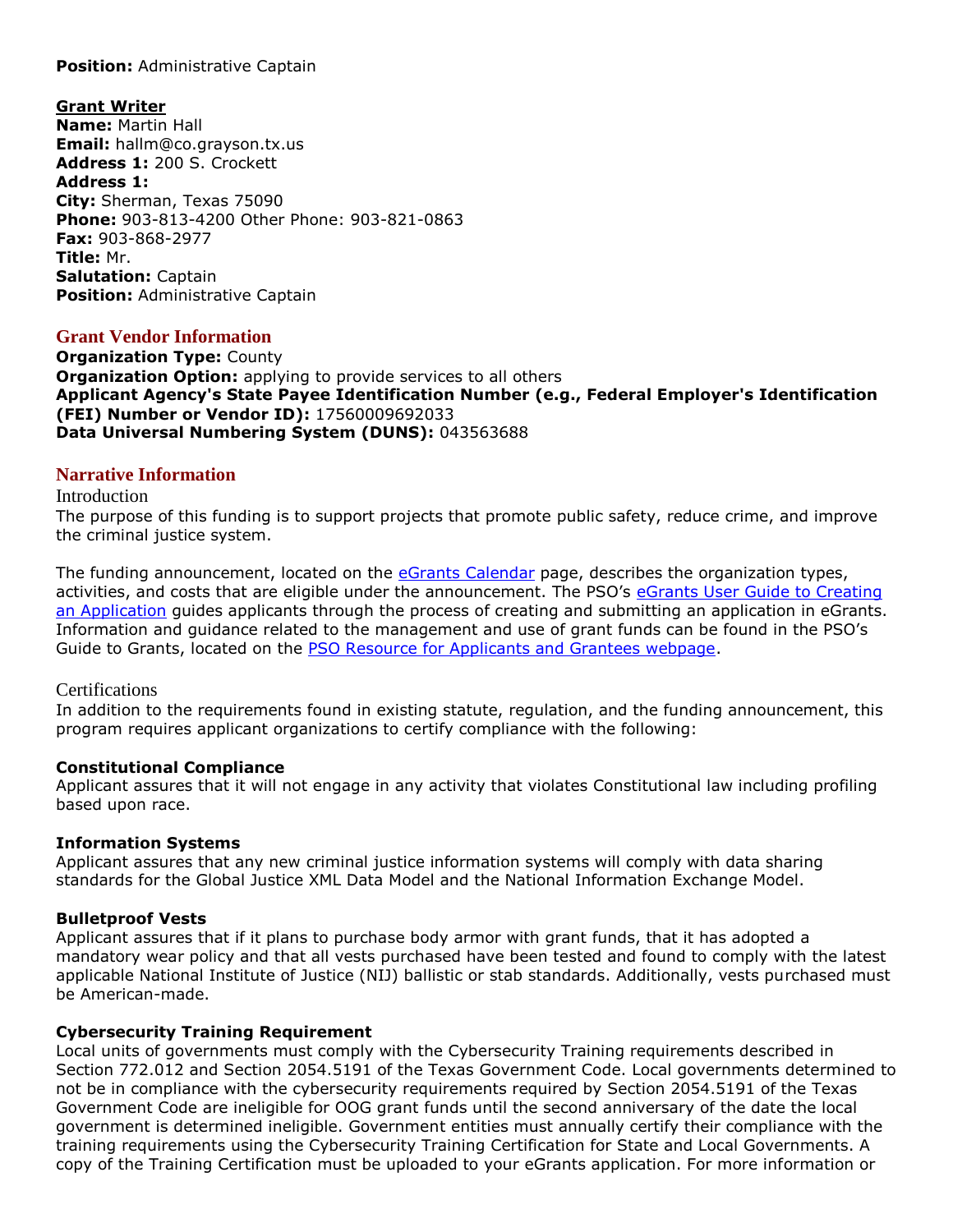to access available training programs, visit the Texas Department of Information Resources Statewide Cybersecurity Awareness Training page.

## **Criminal History Reporting**

Entities receiving funds from PSO must be located in a county that has an average of 90% or above on both adult and juvenile dispositions entered into the computerized criminal history database maintained by the Texas Department of Public Safety (DPS) as directed in the *Texas Code of Criminal Procedure, Chapter 66*. The disposition completeness percentage is defined as the percentage of arrest charges a county reports to DPS for which a disposition has been subsequently reported and entered into the computerized criminal history system.

Counties applying for grant awards from the Office of the Governor must commit that the county will report at least 90% of convictions within five business days to the Criminal Justice Information System at the Department of Public Safety.

## **Uniform Crime Reporting (UCR)**

Eligible applicants operating a law enforcement agency must be current on reporting complete UCR data and the Texas specific reporting mandated by 411.042 TGC, to the Texas Department of Public Safety (DPS) for inclusion in the annual Crime in Texas (CIT) publication. To be considered eligible for funding, applicants must have submitted a full twelve months of accurate data to DPS for the most recent calendar year by the deadline(s) established by DPS. Due to the importance of timely reporting, applicants are required to submit complete and accurate UCR data, as well as the Texas-mandated reporting, on a no less than monthly basis and respond promptly to requests from DPS related to the data submitted.

## **DNA Testing of Evidentiary Materials**

When funds are used for DNA testing of evidentiary materials, any resulting eligible DNA profiles must be uploaded to the Combined DNA Index System (CODIS) by a government DNA lab with access to CODIS.

## **Interoperable Communications**

Funds to support emergency communications activities must ensure compliance with the FY 2018 SAFECOM Guidance on Emergency Communications Grants; adherence to the technical standards set forth in the FCC Waiver Order, or any succeeding FCC orders, rules, or regulations pertaining to broadband operations in the 700 MHz public safety band; and are fully coordinated with the full-time [Statewide](https://www.dps.texas.gov/section/infrastructure-operations/texas-statewide-interoperability-coordinator)  [Interoperability Coordinator \(SWIC\)](https://www.dps.texas.gov/section/infrastructure-operations/texas-statewide-interoperability-coordinator) for Texas.

## **Twelve-Step Programs**

Grant funds may not be used to support or directly fund programs such as the Twelve Step Program which courts have ruled are inherently religious. PSO grant funds cannot be used to support these programs, conduct meetings, or purchase related materials.

## **Program Income**

Applicant agrees to comply with all federal and state rules and regulations for program income and agrees to report all program income that is generated as a result of the project's activities. Applicant agrees to report program income through a formal grant adjustment and to secure PSO approval prior to use of the program income. Applicant agrees to use program income for allowable costs and agrees to expend program income immediately after PSO's approval of a grant adjustment and prior to requesting reimbursement of funds.

Deduction Method - Program income shall be deducted from total allowable costs to determine the net allowable costs. Program income shall be used for current costs unless PSO authorizes otherwise. Program income which the grantee did not anticipate at the time of the award shall be used to reduce the PSO award and grantee match rather than to increase the funds committed to the project.

Asset Seizures and Forfeitures - Program income from asset seizures and forfeitures is considered earned when the property has been adjudicated to the benefit of the plaintiff (e.g., law enforcement entity).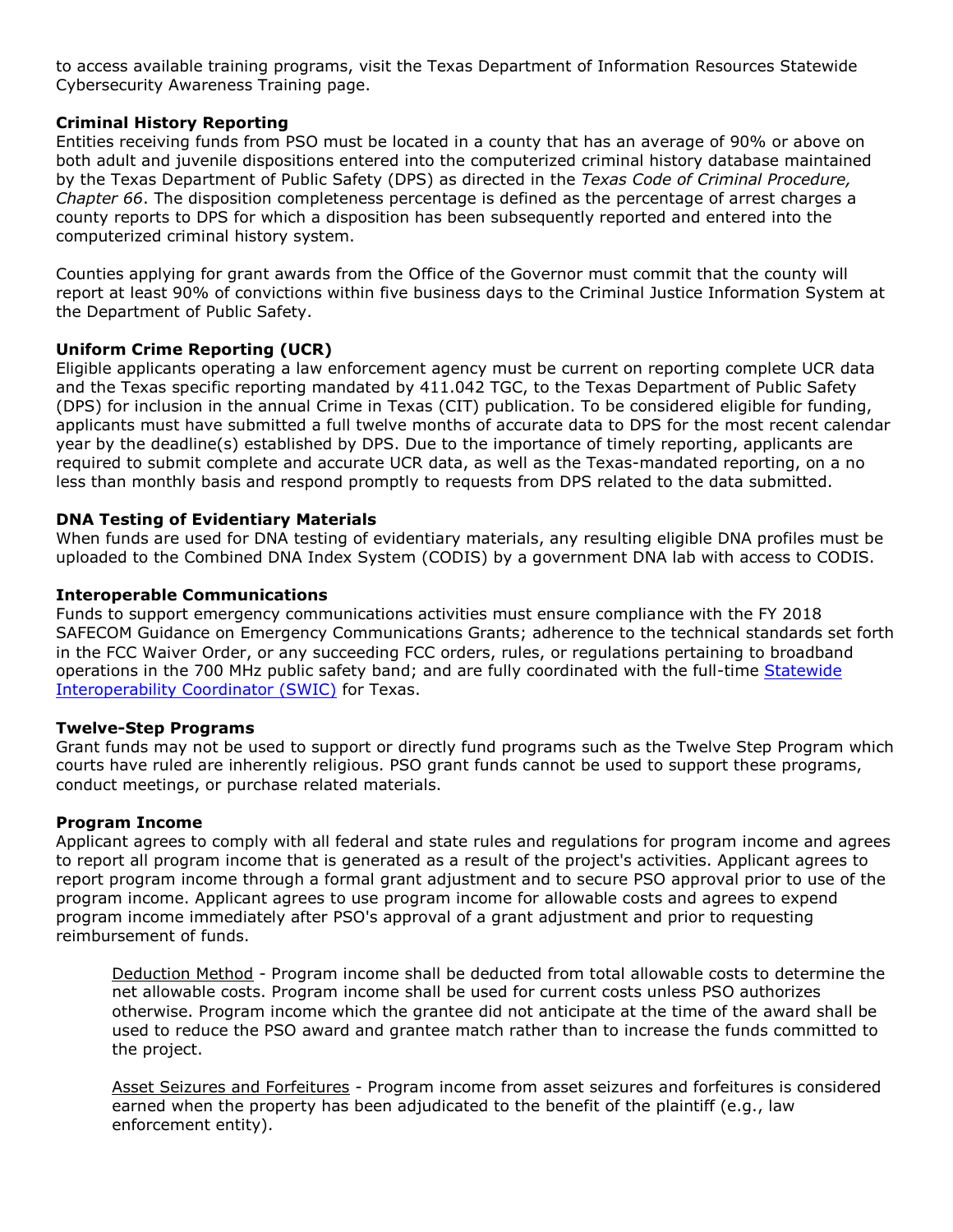## **National Instant Background Check System (NICS)**

Entities receiving funds under this solicitation that are to generate or upgrade court dispositions or other records that are relevant to National Instant Background Check System (NICS) determinations must have a system in place to ensure that all such NICS-relevant dispositions or records that are generated or upgraded are made available in timely fashion to state repositories/databases that are accessed by NICS.

## **Body-Worn Cameras (BWCs)**

Applicant assures that if it plans to purchase body-worn cameras with grant funds, that it has adopted adequate policies and procedures related to BWC equipment usage, data storage and access, privacy considerations and training. The certification form related to BWC policies and procedures can be found [here.](https://bja.ojp.gov/sites/g/files/xyckuh186/files/media/document/fy-21-jag-body-worn-camera-policy-cert.pdf)

## **Compliance with State and Federal Laws, Programs and Procedures**

Local units of government, including cities, counties and other general purpose political subdivisions, as appropriate, and institutions of higher education that operate a law enforcement agency, must comply with all aspects of the programs and procedures utilized by the U.S. Department of Homeland Security ("DHS") to: (1) notify DHS of all information requested by DHS related to illegal aliens in Agency's custody; and (2) detain such illegal aliens in accordance with requests by DHS. Additionally, counties and municipalities may NOT have in effect, purport to have in effect, or make themselves subject to or bound by, any law, rule, policy, or practice (written or unwritten) that would: (1) require or authorize the public disclosure of federal law enforcement information in order to conceal, harbor, or shield from detection fugitives from justice or aliens illegally in the United States; or (2) impede federal officers from exercising authority under 8 U.S.C. § 1226(a), § 1226(c), § 1231(a), § 1357(a), § 1366(1), or § 1366(3). Lastly, eligible applicants must comply with all provisions, policies, and penalties found in Chapter 752, Subchapter C of the Texas Government Code.

Each local unit of government, and institution of higher education that operates a law enforcement agency, must download, complete and then upload into eGrants the [CEO/Law Enforcement Certifications](file:///C:/Users/mharp/fundopp.aspx%3fname=CEO-LE_Cert-Assurances_Form-Blank.pdf&type=2)  [and Assurances Form](file:///C:/Users/mharp/fundopp.aspx%3fname=CEO-LE_Cert-Assurances_Form-Blank.pdf&type=2) certifying compliance with federal and state immigration enforcement requirements. This Form is required for each application submitted to OOG and is active until August 31, 2023 or the end of the grant period, whichever is later.

## **Civil Rights Liaison**

A civil rights liaison who will serve as the grantee's civil rights point of contact and who will be responsible for ensuring that the grantee meets all applicable civil rights requirements must be designated. The designee will act as the grantee's liaison in civil rights matters with PSO and with the federal Office of Justice Programs.

Enter the Name of the Civil Rights Liaison:

Kelly Cassell Enter the Address for the Civil Rights Liaison:

100 W. Houston Sherman, Tx 75090 Enter the Phone Number for the Civil Rights Liaison [(999) 999-9999 x9999]:

(903) 813-4200 x5214

Overall Certification

Each applicant agency must certify to the specific requirements detailed above as well as to comply with all requirements within the PSO Funding Announcement, the *Guide to Grants*, the *Grantee Conditions and Responsibilities*, any authorizing or applicable state and federal statutes and regulations to be eligible for this program.

## **X I certify to all of the application content & requirements.**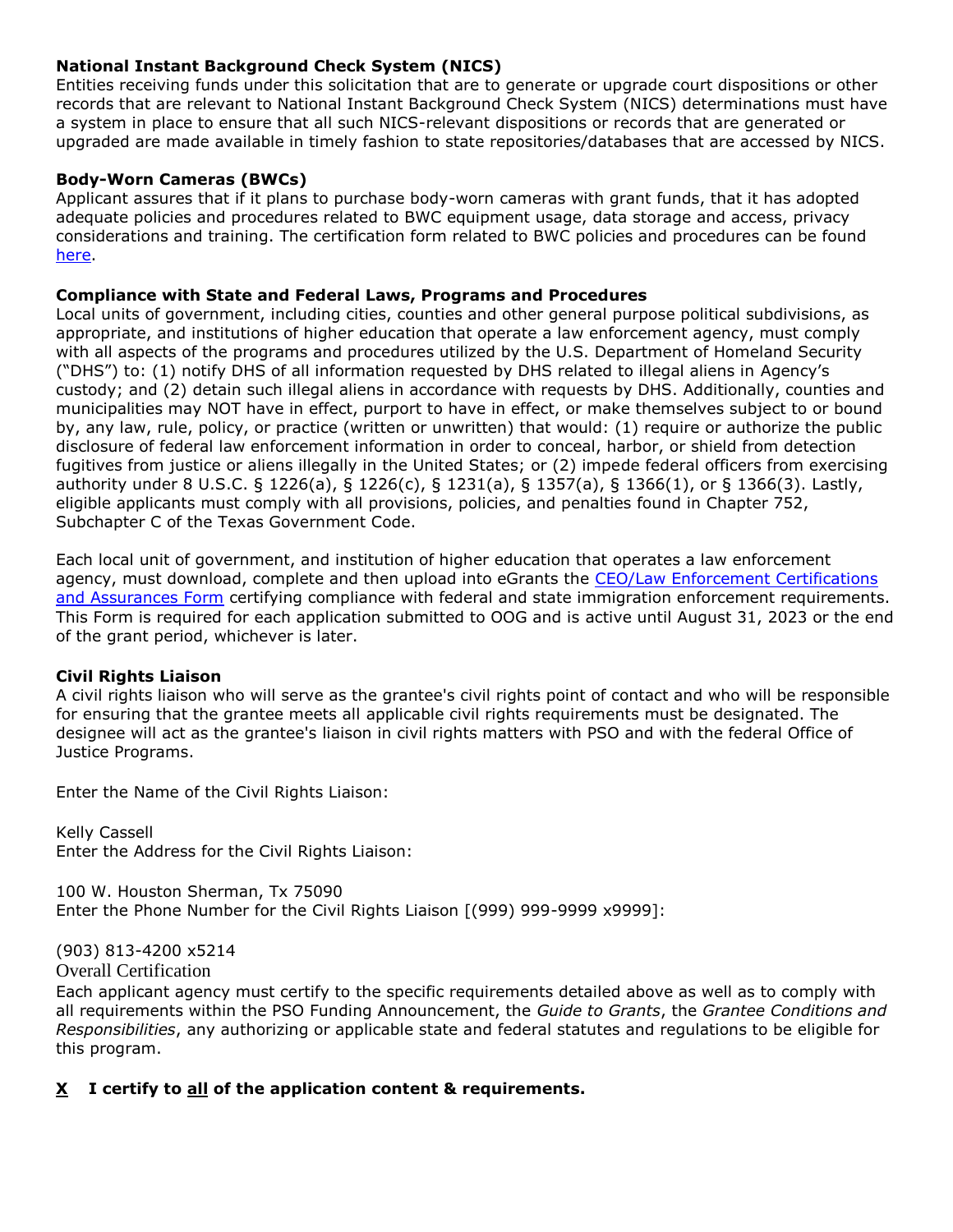# **Project Abstract :**

The Grayson County Sheriff's Office is looking to purchase 32 sets of Stop Stick tire deflation devices to outfit all of its patrol and investigations deputies. Stop Sticks are a safe pursuit ending tire deflation device that are easily deployed by the user. The Sheriff's Office currently has eight sets of these devices, but placing a set in each car will provide every deputy the access and ability to assist not only our agency but other agencies with the means of safely ending a vehicle pursuit without risk to public life or the safety of the deputies or suspect. Those deputies who currently have these devices in their vehicles, have been able to use them successfully to bring about the end of a vehicle pursuit due to their ease of deployment.

## **Problem Statement :**

Currently, the Grayson County Sheriff's Office utilizes Stop Stick tire deflation devices in eight of our patrol units. We have a very strict pursuit policy but are encouraged to assist not only our agency but surrounding agencies to safely end pursuits. Grayson County Sheriff's Office operates on a fixed fiscal budget. During our budget planning for the past fiscal year, we had to make priority choices for our needs and could not find the funds for this project. We have had 39 pursuits occur in Grayson County just since January of 2021. Going back to 2018 there have been 134 pursuits in Grayson County, that is an average of 34 per year. Vehicle pursuits can be some of the most dangerous incidents for law enforcement officers and the community. The suspects are always unpredictable and there is always a substantial increase of public harm. Having only eight sets of Stop Sticks available limits our deputies' availabilities to assist, whereas each deputy being equally equipped with Stop Sticks, provides a greater ability to assist with ending a pursuit when needed.

## **Supporting Data :**

Grayson County is just under 1000 square miles in size and approximately 85 percent unincorporated. Within Grayson County, there are 15 different municipalities with Sherman and Denison being the largest of the 15. As of the 2020 Census, Grayson County has a population of 135,543. The Grayson County Sheriff's Office is responsible for all of the areas of the county not contained within a municipality. When our patrol operates at maximum capacity, we have six patrol units on shift at one time. Each shift is comprised of a Sergeant, a Corporal and 4 deputies. Given the Stop Sticks were only initially purchased to equip supervisors, this means there are only two sets of Stop Sticks on the street during any given shift, unless one of those supervisors were on personal leave or sick then that number could be at one or none.

## **Project Approach & Activities:**

Grayson County has had 39 pursuits occur within the county just since January 1st of 2021. Of those 39, only eight were initiated by Grayson County. Other agencies included Texas Department of Public Safety, Southmayd, Collinsville, Howe and some from out of county such as Bryan County and Collin County agencies. With only eight sets of Stop Sticks issued out to supervisors, and only two of those being on the street during one shift, limits our availability to help end a pursuit. With this project, we would be able to increase the number of Stop Sticks, just for patrol units, to six per shift. We have accounted to issue 8 sets to our criminal investigation units as well. This will further bolster the availability of access to the tools if they are needed. Along with the purchase of the devices, Stop Stick provides training aides for educational and practical exercise to learn how to safely and properly deploy the devices. All of the deputies issued Stop Sticks will be required to attend a training and successfully complete the practical exercises.

## **Capacity & Capabilities:**

Stop Sticks come in three, three-foot sections, each weighing only a pound and containing 36 spikes per section. The plastic housing keeps officer safe from spikes during deployment and removal from the roadway. The three sections are contained in a deployment bag that is secured with an 80-foot cord allowing the deploying officer to stand a safe distance from the road. Stop Sticks are engineered to deflate tires without blowout so there is no debris left on roadway. The hollow Teflon® coated quills act as valves, releasing air at a safe, controlled rate. With the devices being built in the foot sections, only the damaged three-foot section is replaced and eliminates the need for time-consuming, costly and potentially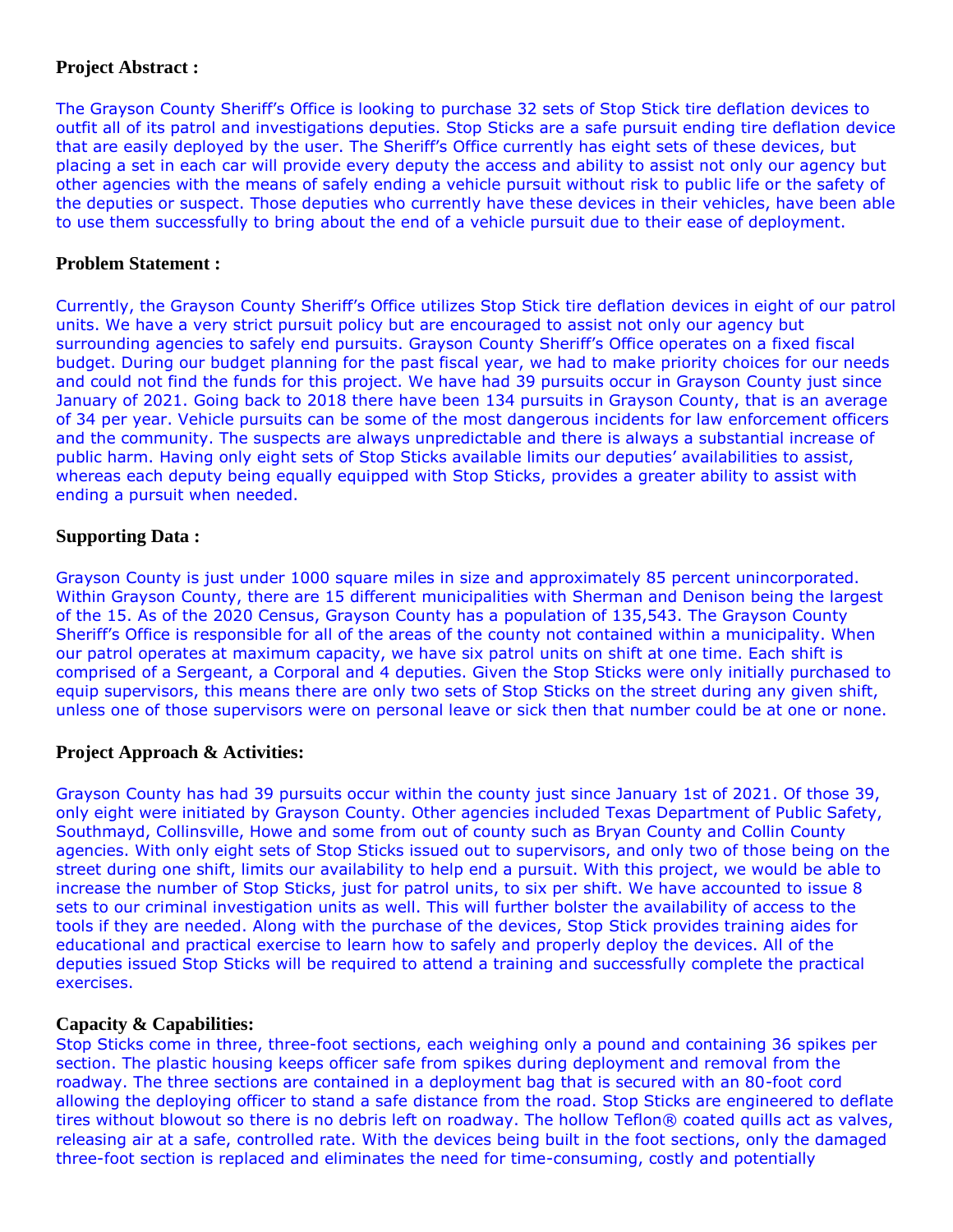hazardous repair to deflation device. The Grayson County Sheriff's Office is a professional law enforcement organization with strong family and community values. We have several seasoned deputies of our staff who are trained to utilized the Stop Stick devices and have multiple successful deployments. Classes will be held with each of the deputies being issued Stop Sticks to complete a classroom and practical exercise with the training devices provided by Stop Stick.

## **Performance Management :**

The Grayson County Sheriff's Office will monitor the number of pursuits over the following fiscal year and be able to track if Stop Sticks were used and if their deployments were successful or not. Further, Stop Stick has a reporting tool built in to their own website where the deploying deputy will complete after each successful deployment.

## **Target Group :**

The patrol deputies and criminal investigators of the Grayson County Sheriff's Office, who are not currently issued Stop Stick devices will be our target group. Once they have completed the required training, we will have an increased number of deputies with the tools required to safely end a vehicle pursuit. By increasing our number of deputies equipped with these Stop Stick devices, we increase our chances of being in the best positions to assist not only our deputies but all of our surrounding jurisdictions.

## **Evidence-Based Practices:**

The Grayson County Sheriff's Office began using Stop Stick devices around 2003. They were purchased in smaller quantities and as needed during that time frame, and again, only for supervisors. We have several deputies who have seen, first-hand, the successful deployments of these devices. During the 9 successful deployments we have had, the Stop Sticks perform as they should and slowly deflate the suspect's tires. Compared to other tire deflation devices we have found these to be the easiest to store in a patrol unit and are easy to deploy.

## **Project Activities Information**

#### Introduction

This section contains questions about your project. It is very important for applicants to review their funding announcement for guidance on how to fill out this section. Unless otherwise specified, answers should be about the EXPECTED activities to occur during the project period.

#### **Selected Project Activities:**

| <b>ACTIVITY</b>          | <b>PERCENTAGE: DESCRIPTION</b>                                          |
|--------------------------|-------------------------------------------------------------------------|
| Law Enforcement   100.00 | Outfitting all GCSO Patrol Units with Stop Stick tire deflation devices |

## **CJD Purpose Areas**

| <b>PERCENT DEDICATED</b> | <b>PURPOSE AREA</b> | <b>PURPOSE AREA DESCRIPTION</b> |
|--------------------------|---------------------|---------------------------------|
|--------------------------|---------------------|---------------------------------|

## **Measures Information**

Objective Output Measures

| <b>OUTPUT MEASURE</b>                                       | <b>TARGET</b><br><b>ILEVEL</b> |
|-------------------------------------------------------------|--------------------------------|
| Equipment or technology: Individuals/<br>operators equipped | 32                             |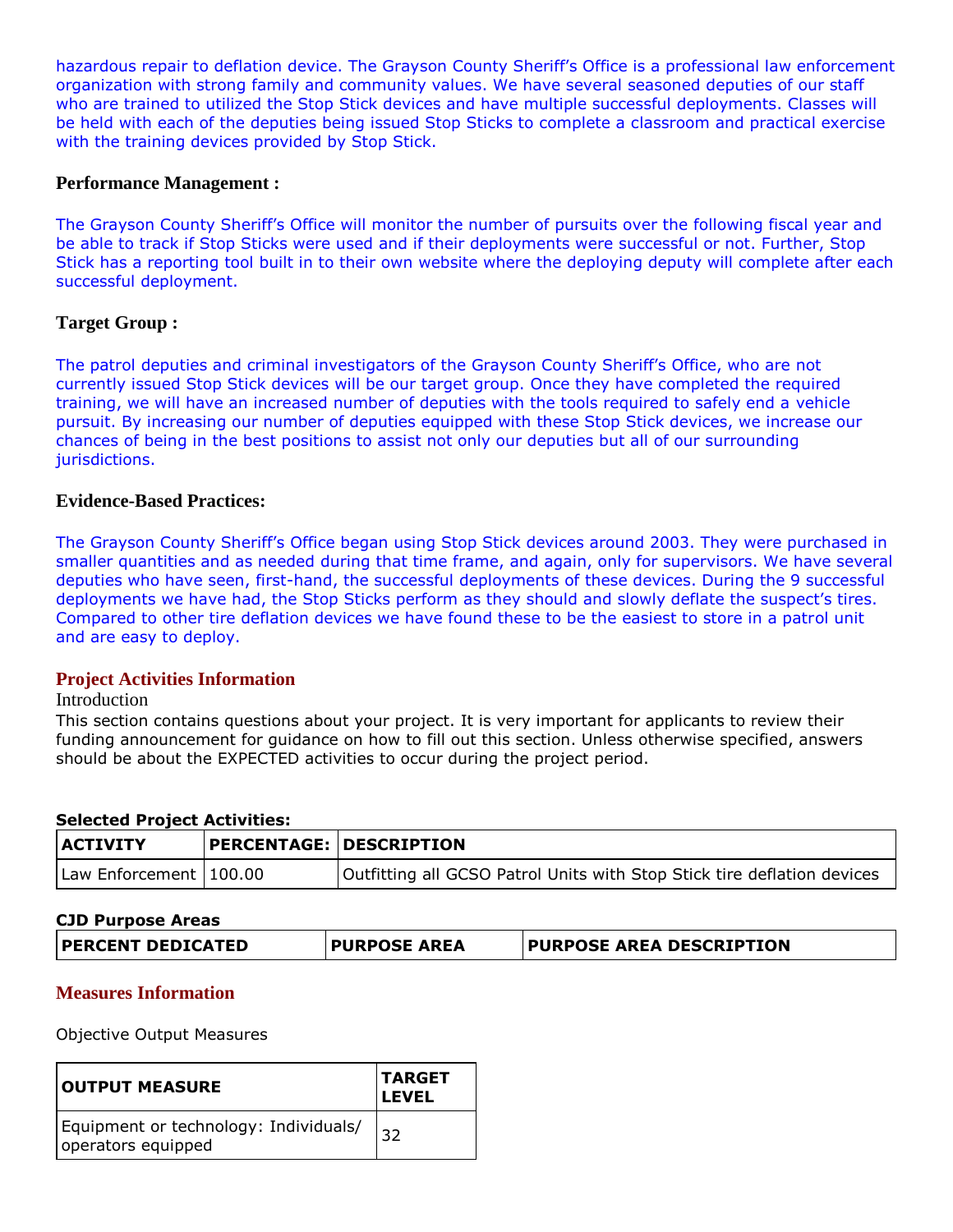| General Law Enforcement or Public<br>Safety: Arrests resulting from grant.                 | 0 |
|--------------------------------------------------------------------------------------------|---|
| Targeted Investigation: Criminal cases<br>resulting in arrest.                             | 0 |
| Targeted Investigation: Grant-funded<br>investigations carried out by the<br>unit/division | 0 |
| Training or professional development:<br>Individuals provided                              | 0 |
| Training or professional development:<br>Individuals received                              | 0 |
| Training, professional development, or<br>technical assistance: Hours provided             | 0 |
| Training, professional development, or<br>technical assistance: Hours received             | 0 |

Objective Outcome Measures

| <b>OUTCOME MEASURE</b> | <b>TARGET LEVEL</b> |
|------------------------|---------------------|
|------------------------|---------------------|

Custom Output Measures

| <b>CUSTOM OUTPUT MEASURE</b> | <b>TARGET LEVEL</b> |
|------------------------------|---------------------|
|                              |                     |

Custom Outcome Measures

Resolution from Governing Body

Applications from nonprofit corporations, local units of governments, and other political subdivisions must include a [resolution](file:///C:/Users/mharp/FileDirectory/OOG_Sample_Resolution.doc) that contains the following:

- 1. Authorization by your governing body for the submission of the application to the Public Safety Office (PSO) that clearly identifies the name of the project for which funding is requested;
- 2. A commitment to provide all applicable matching funds;
- 3. A designation of the name and/or title of an authorized official who is given the authority to apply for, accept, reject, alter, or terminate a grant (Note: If a name is provided, you must update the PSO should the official change during the grant period.); and
- 4. A written assurance that, in the event of loss or misuse of grant funds, the governing body will return all funds to PSO.

Upon approval from your agency's governing body, upload the **approved** resolution to eGrants by clicking on the **Upload Files** sub-tab located in the **Summary** tab.

Contract Compliance

Will PSO grant funds be used to support any contracts for professional services?

Select the appropriate response: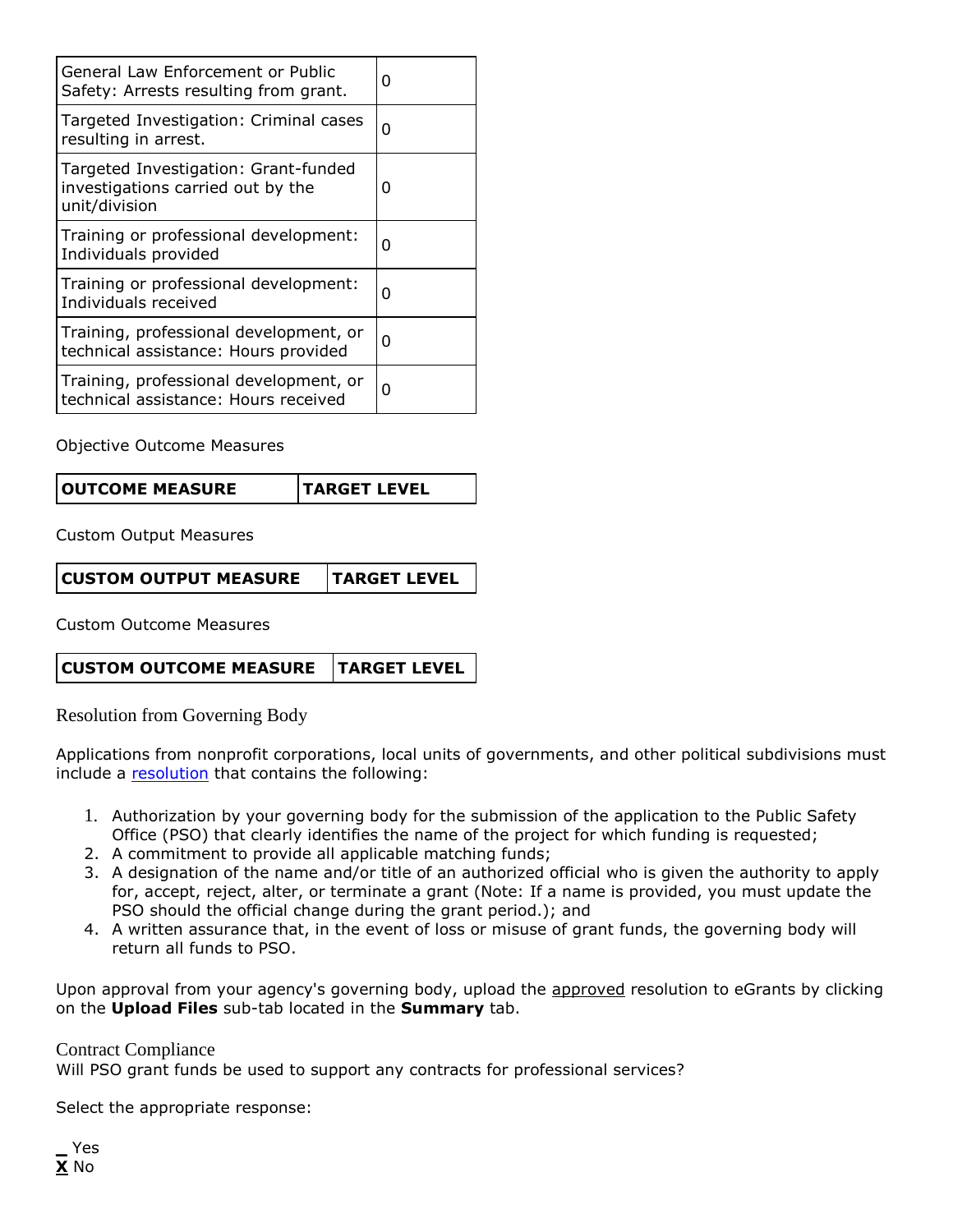For applicant agencies that selected **Yes** above, describe how you will monitor the activities of the subcontractor(s) for compliance with the contract provisions (including equipment purchases), deliverables, and all applicable statutes, rules, regulations, and guidelines governing this project.

Enter a description for monitoring contract compliance:

Lobbying

For applicant agencies requesting grant funds in excess of \$100,000, have any federally appropriated funds been paid or will be paid to any person for influencing or attempting to influence an officer or employee of any agency, a member of Congress, an officer or employee of Congress, or an employee of a member of Congress in connection with the awarding of any federal contract, the making of any federal grant, the making of any federal loan, the entering into of any cooperative agreement, and the extension, continuation, renewal, amendment, or modification of any federal contract, grant loan, or cooperative agreement?

Select the appropriate response:

**\_** Yes **X** No **\_** N/A

For applicant agencies that selected either **No** or **N/A** above, have any non-federal funds been paid or will be paid to any person for influencing or attempting to influence an officer or employee of any agency, a member of Congress, an officer or employee of Congress in connection with this federal contract, loan, or cooperative agreement?

Select the appropriate response:

**\_** Yes **X** No **\_** N/A

Fiscal Year Provide the begin and end date for the applicant agency's fiscal year (e.g., 09/01/20xx to 08/31/20xx).

Enter the Begin Date [mm/dd/yyyy]:

10/1/2021 Enter the End Date [mm/dd/yyyy]:

9/30/2022 Sources of Financial Support Each applicant must provide the amount of grant funds expended during the most recently completed fiscal year for the following sources:

Enter the amount (in Whole Dollars \$) of Federal Grant Funds expended:

4500000 Enter the amount (in Whole Dollars \$) of State Grant Funds expended:

6100000 Single Audit

Applicants who expend less than \$750,000 in federal grant funding or less than \$750,000 in state grant funding are exempt from the Single Audit Act and cannot charge audit costs to a PSO grant. However,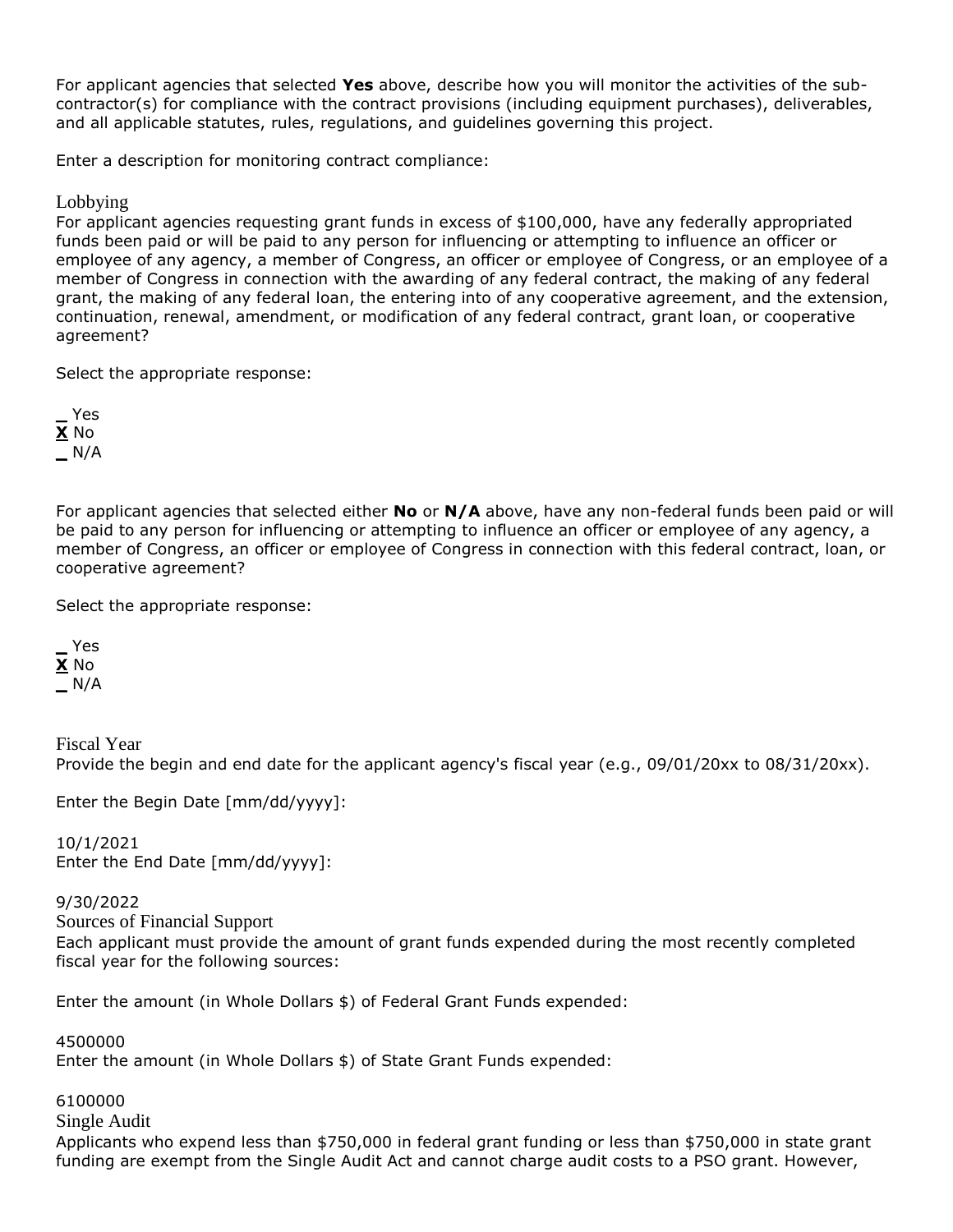PSO may require a limited scope audit as defined in 2 CFR Part 200, Subpart F - Audit Requirements.

Has the applicant agency expended federal grant funding of \$750,000 or more, or state grant funding of \$750,000 or more during the most recently completed fiscal year?

Select the appropriate response:

**X** Yes **\_** No

Applicant agencies that selected **Yes** above, provide the date of your organization's last annual single audit, performed by an independent auditor in accordance with the State of Texas Single Audit Circular; or CFR Part 200, Subpart F - Audit Requirements.

Enter the date of your last annual single audit:

9/30/2020

Equal Employment Opportunity Plan

## **Compliance**

The EEOP certification information must be submitted to the Office of Civil Rights, Office of Justice Programs through their on-line [EEOP Reporting Tool.](https://ocr-eeop.ncjrs.gov/_layouts/15/eeopLogin2/customLogin.aspx?ReturnUrl=%2f_layouts%2f15%2fAuthenticate.aspx%3fSource%3d%252F&Source=%2F) For more information and guidance on how to complete and submit the federal EEOP certification information, please visit the US Department of Justice, Office of Justice Programs website at [https://ojp.gov/about/ocr/eeop.htm.](https://ojp.gov/about/ocr/eeop.htm)

## **Type I Entity**

Defined as an applicant that meets one or more of the following criteria:

- has less than 50 employees;
- is a non-profit organization;
- is a medical institution;
- is an Indian tribe;
- is an educational institution, or
- is receiving a single award of less than \$25,000.

## **Requirements**

• The applicant agency is exempt from the requirement to prepare an EEOP because it is a Type I Entity as defined above, pursuant to 28 CFR 42, subpart E;

• the applicant will comply with applicable federal civil rights laws that prohibit discrimination in employment and in the delivery of services; and

• the applicant must submit EEOP Certification information the Office for Civil Rights (OCR) to claim the exemption from developing an EEOP.

## **Type II Entity**

Defined as an applicant that meets the following criteria:

- has 50 or more employees, and
- is receiving a single award of \$25,000 or more, but less than \$500,000.

## Requirements

• The applicant agency is required to formulate an EEOP in accordance with 28 CFR 42.301, subpart E;

• the EEOP is required to be formulated and signed into effect within the past two years by the proper authority;

• the EEOP is available for review by the public and employees or for review or audit by officials of OOG, OOG's designee, or the Office of Civil Rights, Office of Justice Programs, U.S. Department of Justice, as required by relevant laws and regulations;

• the applicant will comply with applicable federal civil rights laws that prohibit discrimination in employment and in the delivery of services;

• the applicant must submit EEOP information to the Office for Civil Rights (OCR) to claim the exemption from submitting an EEOP to OCR; and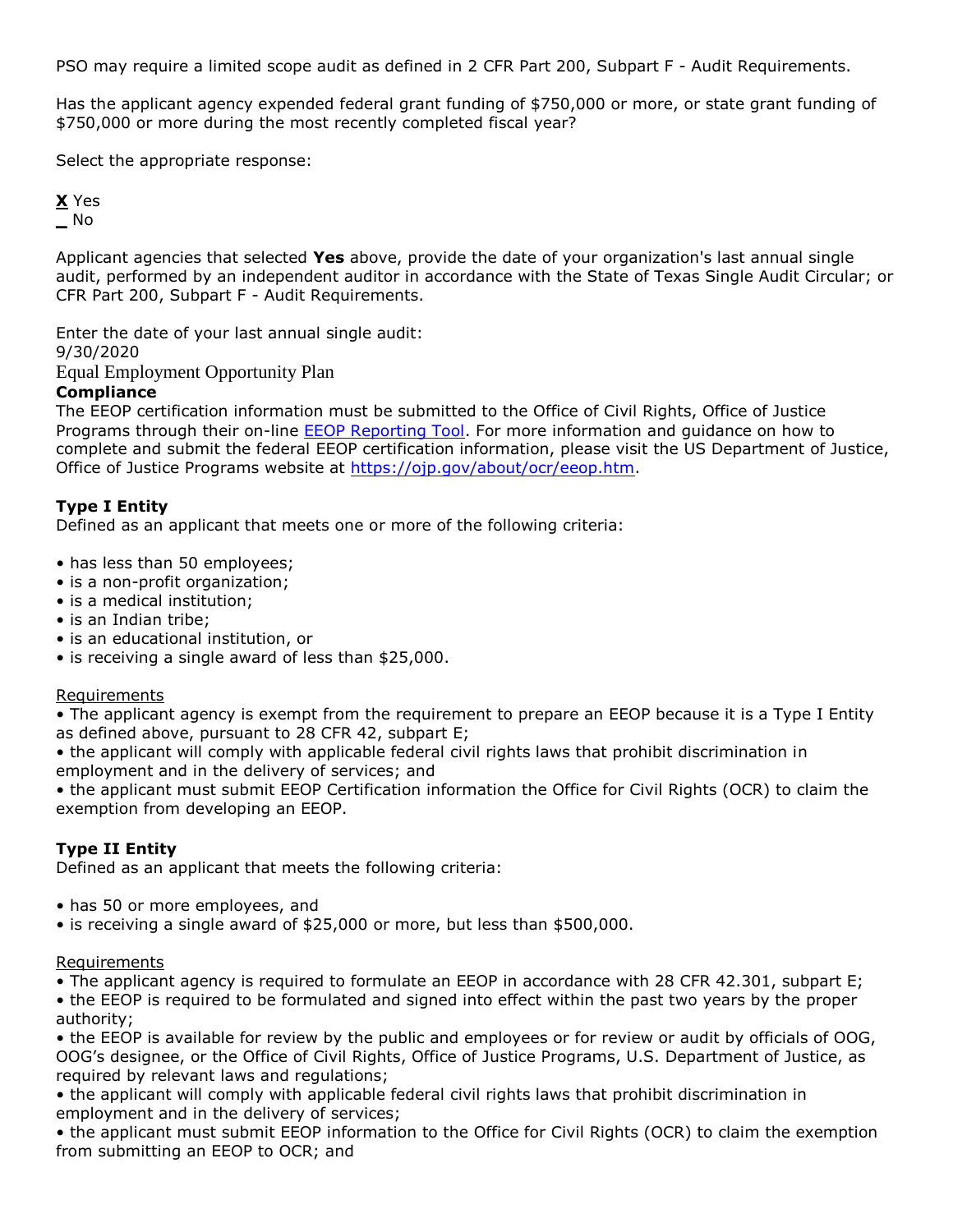• the EEOP is required to be on file with the applicant agency.

Enter the name of the person responsible for the EEOP and the address of the office where the EEOP is filed:

## **Type III Entity**

Defined as an applicant that is NOT a Type I or Type II Entity.

## **Requirements**

• The EEOP is required to be formulated and signed into effect within the past two years by the proper authority;

• the EEOP has been submitted to the Office of Civil Rights (OCR), Office of Justice Programs, U.S. Department of Justice and has been approved by the OCR, or it will be submitted to the OCR for approval upon award of the grant, as required by relevant laws and regulations; and

• the applicant will comply with applicable federal civil rights laws that prohibit discrimination in employment and in the delivery of services; and

• the applicant must submit EEOP information to the Office for Civil Rights (OCR).

## **Certification**

Based on the definitions and requirements above, the applicant agency certifies to the following entity type:

**\_** Type I Entity **\_** Type II Entity **X** Type III Entity

# Debarment

Each applicant agency will certify that it and its principals (as defined in 2 CFR Part 180.995): Are not presently debarred, suspended, proposed for debarment, declared ineligible, sentenced to a denial of Federal benefits by a State or Federal Court, or voluntarily excluded from participation in this transaction by any federal department or agency;

• Have not within a three-year period preceding this application been convicted of or had a civil judgment rendered against them for commission of fraud or a criminal offense in connection with obtaining, attempting to obtain, or performing a public (federal, state, or local) transaction or contract under a public transaction; violation of federal or state antitrust statutes or commission of embezzlement, theft, forgery, bribery, falsification or destruction of records, making false statements, or receiving stolen property; or

• Are not presently indicted for or otherwise criminally or civilly charged by a governmental entity (federal, state, or local) with commission of any of the offenses enumerated in the above bullet; and have not within a three-year period preceding this application had one or more public transactions (federal, state, or local) terminated for cause or default.

Select the appropriate response:

**X** I Certify

**\_** Unable to Certify

If you selected **Unable to Certify** above, please provide an explanation as to why the applicant agency cannot certify the statements.

## FFATA Certification

## **Certification of Recipient Highly Compensated Officers**

The Federal Funding Accountability and Transparency Act (FFATA) requires Prime Recipients (CJD) to report the names and total compensation of each of the five most highly compensated officers (a.k.a. positions) of each sub recipient organization for the most recently completed fiscal year preceding the year in which the grant is awarded if the subrecipient answers **YES** to the **FIRST** statement but **NO** to the **SECOND** statement listed below.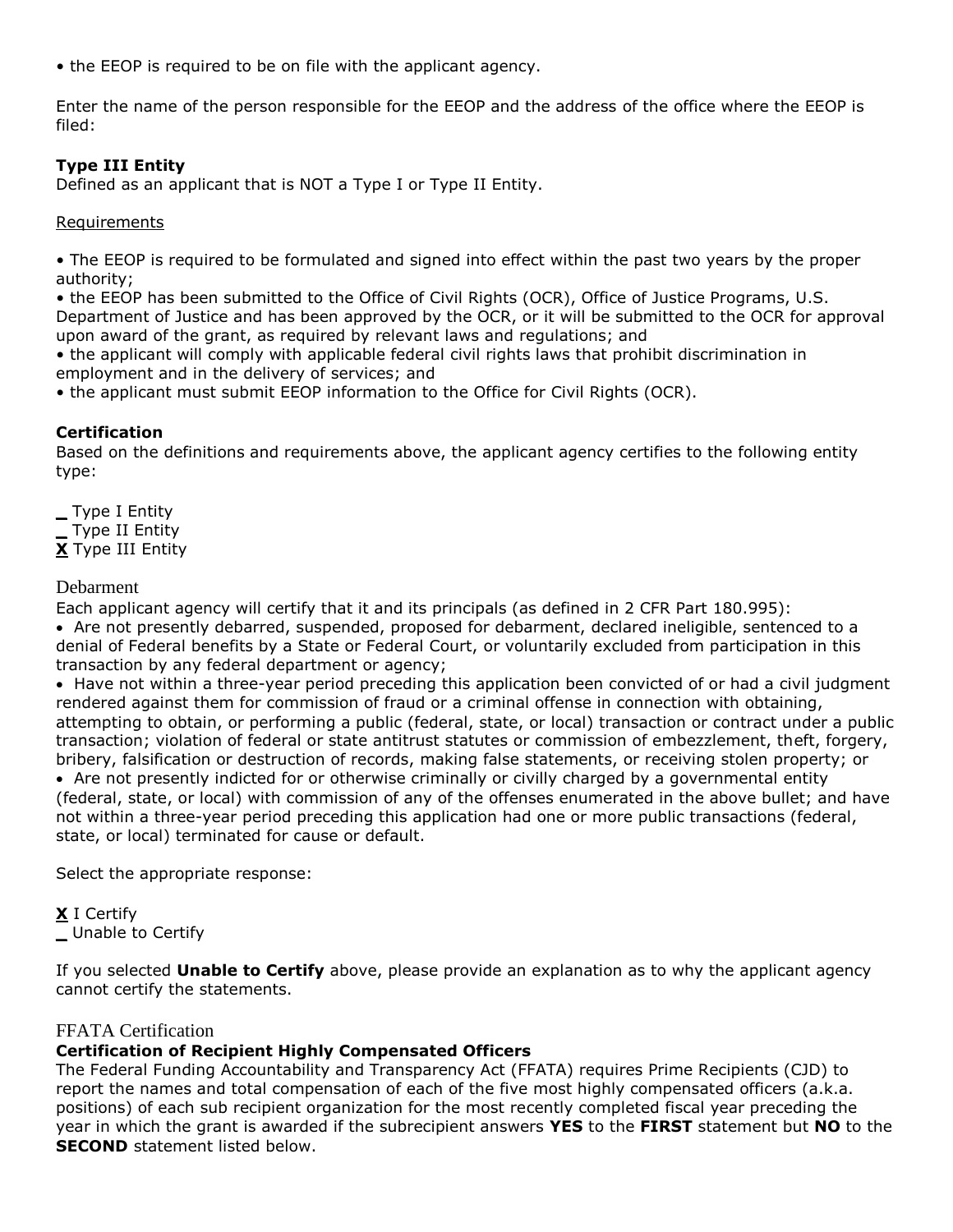In the sub recipient's preceding completed fiscal year, did the sub recipient receive: (1) 80 percent or more of its annual gross revenue from Federal contracts (and subcontracts), loans, grants (and subgrants) and cooperative agreements; AND (2) \$25,000,000 or more in annual gross revenue from Federal contracts (and subcontracts), loans, grants (and subgrants) and cooperative agreements?

Select the appropriate response:

## **\_** Yes **X** No

Does the public have access to information about the compensation of the senior executives through periodic reports filed under Section 13(a) or 15(d) of the Securities Exchange Act of 1934 (15 U.S.C. 78m(a), 78o(d)) or Section 6104 of the Internal Revenue Code of 1986?

Select the appropriate response:

# **\_** Yes **X** No

If you answered **YES** to the **FIRST** statement and **NO** to the **SECOND** statement, please provide the name and total compensation amount of each of the five most highly compensated officers (a.k.a. positions) within your agency for the current calendar year. If you answered NO to the first statement you are NOT required to provide the name and compensation amounts. NOTE: ''Total compensation'' means the complete pay package of each of the sub recipient's compensated officers, including all forms of money, benefits, services, and in-kind payments (see SEC Regulations: 17 CCR 229.402).

Position 1 - Name:

Position 1 - Total Compensation (\$):

 $\Omega$ 

Position 2 - Name:

Position 2 - Total Compensation (\$):

 $\Omega$ 

Position 3 - Name:

Position 3 - Total Compensation (\$):

# $\Omega$

Position 4 - Name:

Position 4 - Total Compensation (\$):

# $\Omega$

Position 5 - Name:

Position 5 - Total Compensation (\$):  $\Omega$ 

# **Fiscal Capability Information**

Section 1: Organizational Information \*\*\* FOR PROFIT CORPORATIONS ONLY \*\*\*

Enter the following values in order to submit the application Enter the Year in which the Corporation was Founded: 0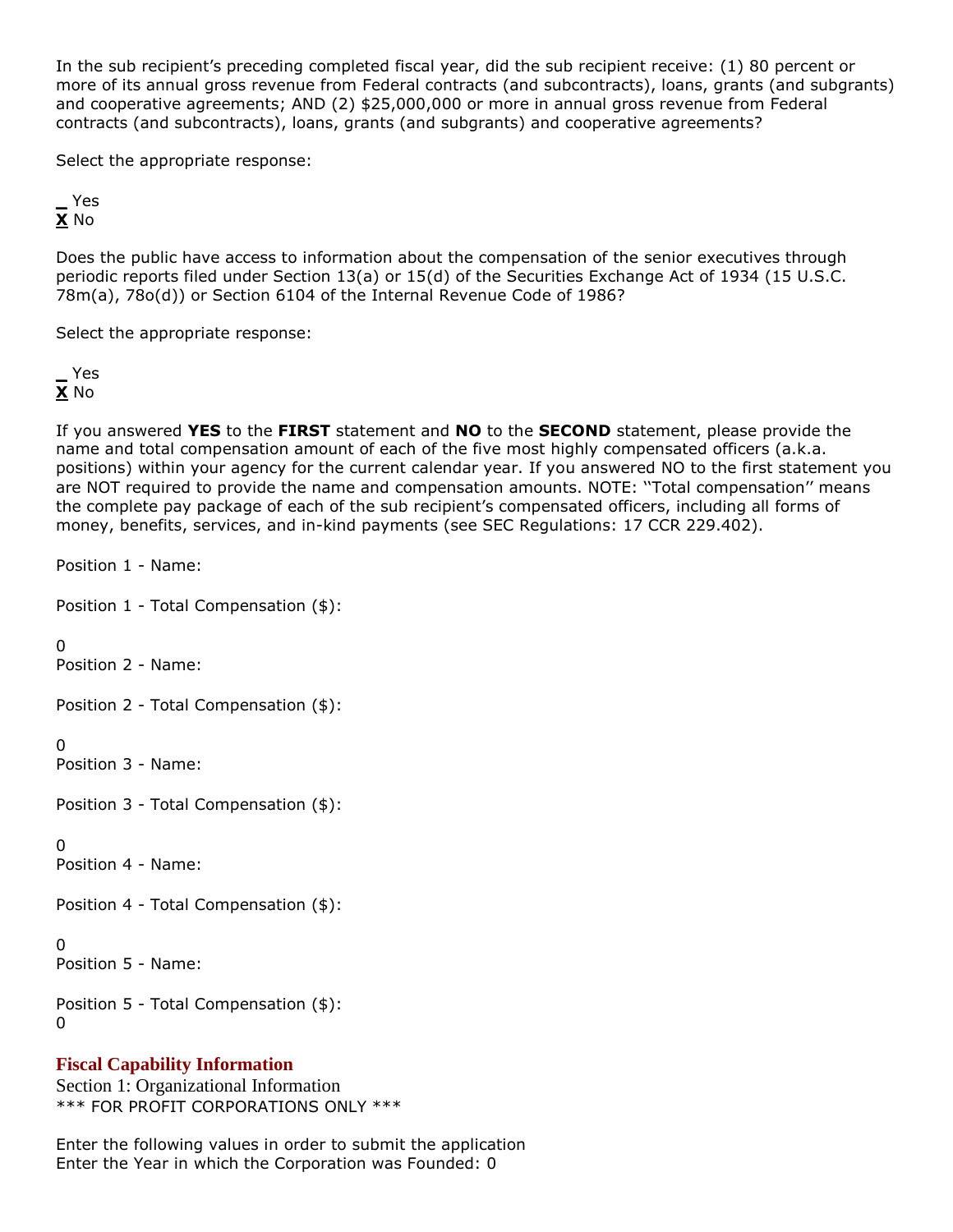Enter the Date that the IRS Letter Granted 501(c)(3) Tax Exemption Status: 01/01/1900 Enter the Employer Identification Number Assigned by the IRS: 0 Enter the Charter Number assigned by the Texas Secretary of State: 0

Enter the Year in which the Corporation was Founded:

Enter the Date that the IRS Letter Granted 501(c)(3) Tax Exemption Status:

Enter the Employer Identification Number Assigned by the IRS:

Enter the Charter Number assigned by the Texas Secretary of State:

Section 2: Accounting System

The grantee organization must incorporate an accounting system that will track direct and indirect costs for the organization (general ledger) as well as direct and indirect costs by project (project ledger). The grantee must establish a time and effort system to track personnel costs by project. This should be reported on an hourly basis, or in increments of an hour.

Is there a list of your organization's accounts identified by a specific number (i.e., a general ledger of accounts)?

Select the appropriate response:

**\_** Yes **\_** No

Does the accounting system include a project ledger to record expenditures for each Program by required budget cost categories?

Select the appropriate response:

$$
\begin{array}{c}\n\mathsf{--}^{\mathsf{Yes}} \\
\mathsf{--}^{\mathsf{No}}\n\end{array}
$$

Is there a timekeeping system that allows for grant personnel to identify activity and requires signatures by the employee and his or her supervisor?

Select the appropriate response:

**\_** Yes **\_** No

If you answered 'No' to any question above in the Accounting System section, in the space provided below explain what action will be taken to ensure accountability.

Enter your explanation:

## Section 3: Financial Capability

Grant agencies should prepare annual financial statements. At a minimum, current internal balance sheet and income statements are required. A balance sheet is a statement of financial position for a grant agency disclosing assets, liabilities, and retained earnings at a given point in time. An income statement is a summary of revenue and expenses for a grant agency during a fiscal year.

Has the grant agency undergone an independent audit?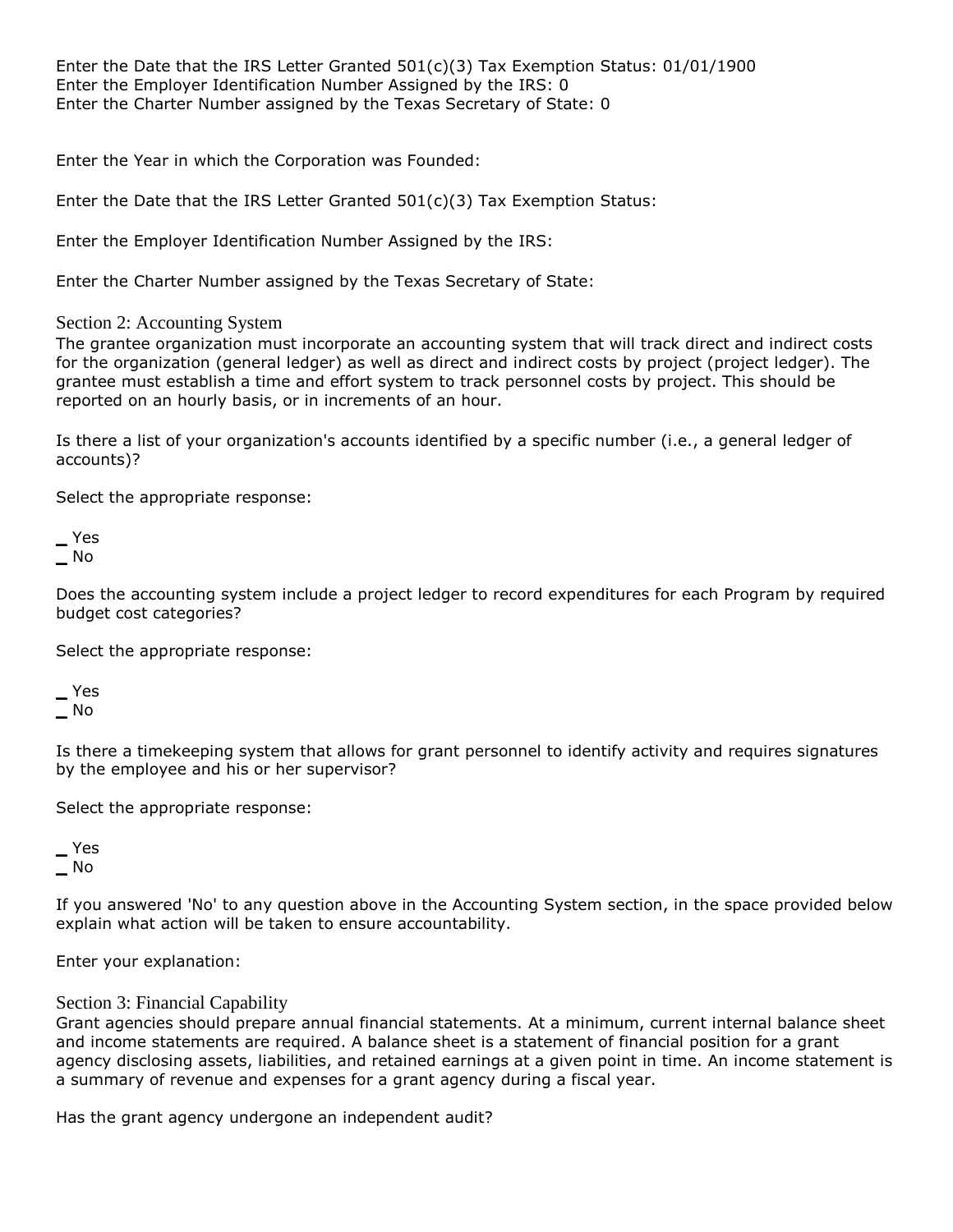Select the appropriate response:

**\_** Yes **\_** No

Does the organization prepare financial statements at least annually?

Select the appropriate response:

**\_** Yes **\_** No

According to the organization's most recent Audit or Balance Sheet, are the current total assets greater than the liabilities?

Select the appropriate response:

**\_** Yes **\_** No

If you selected 'No' to any question above under the Financial Capability section, in the space provided below explain what action will be taken to ensure accountability.

Enter your explanation:

Section 4: Budgetary Controls Grant agencies should establish a system to track expenditures against budget and / or funded amounts.

Are there budgetary controls in effect (e.g., comparison of budget with actual expenditures on a monthly basis) to include drawing down grant funds in excess of:

a) Total funds authorized on the Statement of Grant Award?

**\_** Yes **\_** No

b) Total funds available for any budget category as stipulated on the Statement of Grant Award?

**\_** Yes **\_** No

If you selected 'No' to any question above under the Budgetary Controls section, in the space provided below please explain what action will be taken to ensure accountability.

Enter your explanation:

Section 5: Internal Controls

Grant agencies must safeguard cash receipts, disbursements, and ensure a segregation of duties exist. For example, one person should not have authorization to sign checks and make deposits.

Are accounting entries supported by appropriate documentation (e.g., purchase orders, vouchers, receipts, invoices)?

Select the appropriate response:

**\_** Yes **\_** No